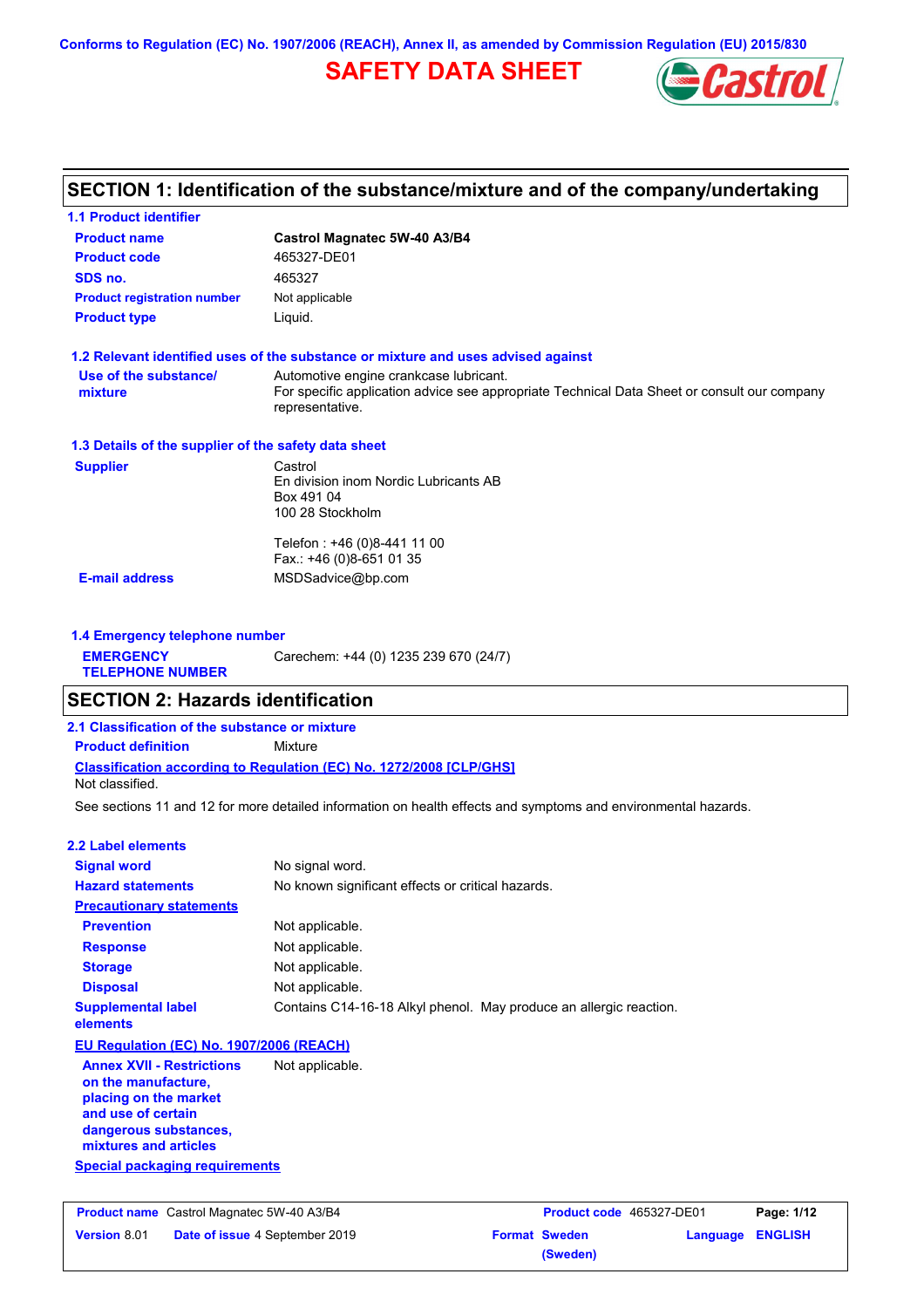### **SECTION 2: Hazards identification**

| <b>Containers to be fitted</b><br>with child-resistant<br>fastenings                                                     | Not applicable.                                                                                                                                                                                                          |
|--------------------------------------------------------------------------------------------------------------------------|--------------------------------------------------------------------------------------------------------------------------------------------------------------------------------------------------------------------------|
| <b>Tactile warning of danger</b>                                                                                         | Not applicable.                                                                                                                                                                                                          |
| 2.3 Other hazards                                                                                                        |                                                                                                                                                                                                                          |
| <b>Results of PBT and vPvB</b><br>assessment                                                                             | Product does not meet the criteria for PBT or vPvB according to Regulation (EC) No. 1907/2006,<br>Annex XIII.                                                                                                            |
| <b>Product meets the criteria</b><br>for PBT or vPvB according<br>to Regulation (EC) No.<br><b>1907/2006, Annex XIII</b> | This mixture does not contain any substances that are assessed to be a PBT or a vPvB.                                                                                                                                    |
| Other hazards which do<br>not result in classification                                                                   | Defatting to the skin.<br>USED ENGINE OILS<br>Used engine oil may contain hazardous components which have the potential to cause skin<br>cancer.<br>See Toxicological Information, section 11 of this Safety Data Sheet. |

### **SECTION 3: Composition/information on ingredients**

### **3.2 Mixtures**

Mixture **Product definition**

| Chemically modified base oil Proprietary performance additives.         |                                                                                                |               |                                               |             |
|-------------------------------------------------------------------------|------------------------------------------------------------------------------------------------|---------------|-----------------------------------------------|-------------|
| <b>Product/ingredient</b><br>name                                       | <b>Identifiers</b>                                                                             | $\frac{9}{6}$ | <b>Regulation (EC) No.</b><br>1272/2008 [CLP] | <b>Type</b> |
| Lubricating oils (petroleum), C20-50,<br>hydrotreated neutral oil-based | REACH #: 01-2119474889-13 ≥50 - ≤75<br>EC: 276-738-4<br>CAS: 72623-87-1<br>Index: 649-483-00-5 |               | Not classified.                               | $[2]$       |
| Lubricating oils (petroleum), C20-50,<br>hydrotreated neutral oil-based | REACH #: 01-2119474889-13 ≥25 - ≤50<br>EC: 276-738-4<br>CAS: 72623-87-1<br>Index: 649-483-00-5 |               | Asp. Tox. 1, H304                             | [1] [2]     |
| Distillates (petroleum), solvent-refined<br>heavy paraffinic            | REACH #: 01-2119488706-23 ≤3<br>EC: 265-090-8<br>CAS: 64741-88-4<br>Index: 649-454-00-7        |               | Not classified.                               | $[2]$       |
| Lubricating oils                                                        | REACH #: 01-2119495601-36 ≤3<br>$EC: 278-012-2$<br>CAS: 74869-22-0<br>Index: 649-484-00-0      |               | Not classified.                               | $[2]$       |

#### **See Section 16 for the full text of the H statements declared above.**

### Type

**Version** 8.01

[1] Substance classified with a health or environmental hazard

[2] Substance with a workplace exposure limit

[3] Substance meets the criteria for PBT according to Regulation (EC) No. 1907/2006, Annex XIII

[4] Substance meets the criteria for vPvB according to Regulation (EC) No. 1907/2006, Annex XIII

[5] Substance of equivalent concern

[6] Additional disclosure due to company policy

Occupational exposure limits, if available, are listed in Section 8.

### **SECTION 4: First aid measures**

### **4.1 Description of first aid measures**

| Eye contact                                      | In case of contact, immediately flush eyes with plenty of water for at least 15 minutes. Eyelids<br>should be held away from the eyeball to ensure thorough rinsing. Check for and remove any<br>contact lenses. Get medical attention. |                                 |            |
|--------------------------------------------------|-----------------------------------------------------------------------------------------------------------------------------------------------------------------------------------------------------------------------------------------|---------------------------------|------------|
| <b>Skin contact</b>                              | Wash skin thoroughly with soap and water or use recognised skin cleanser. Remove<br>contaminated clothing and shoes. Wash clothing before reuse. Clean shoes thoroughly before<br>reuse. Get medical attention if irritation develops.  |                                 |            |
| <b>Inhalation</b>                                | If inhaled, remove to fresh air. Get medical attention if symptoms occur.                                                                                                                                                               |                                 |            |
| <b>Ingestion</b>                                 | Do not induce vomiting unless directed to do so by medical personnel. Get medical attention if<br>symptoms occur.                                                                                                                       |                                 |            |
| <b>Product name</b> Castrol Magnatec 5W-40 A3/B4 |                                                                                                                                                                                                                                         | <b>Product code</b> 465327-DE01 | Page: 2/12 |

**Date of issue** 4 September 2019 **Format Sweden Language ENGLISH**

**(Sweden)**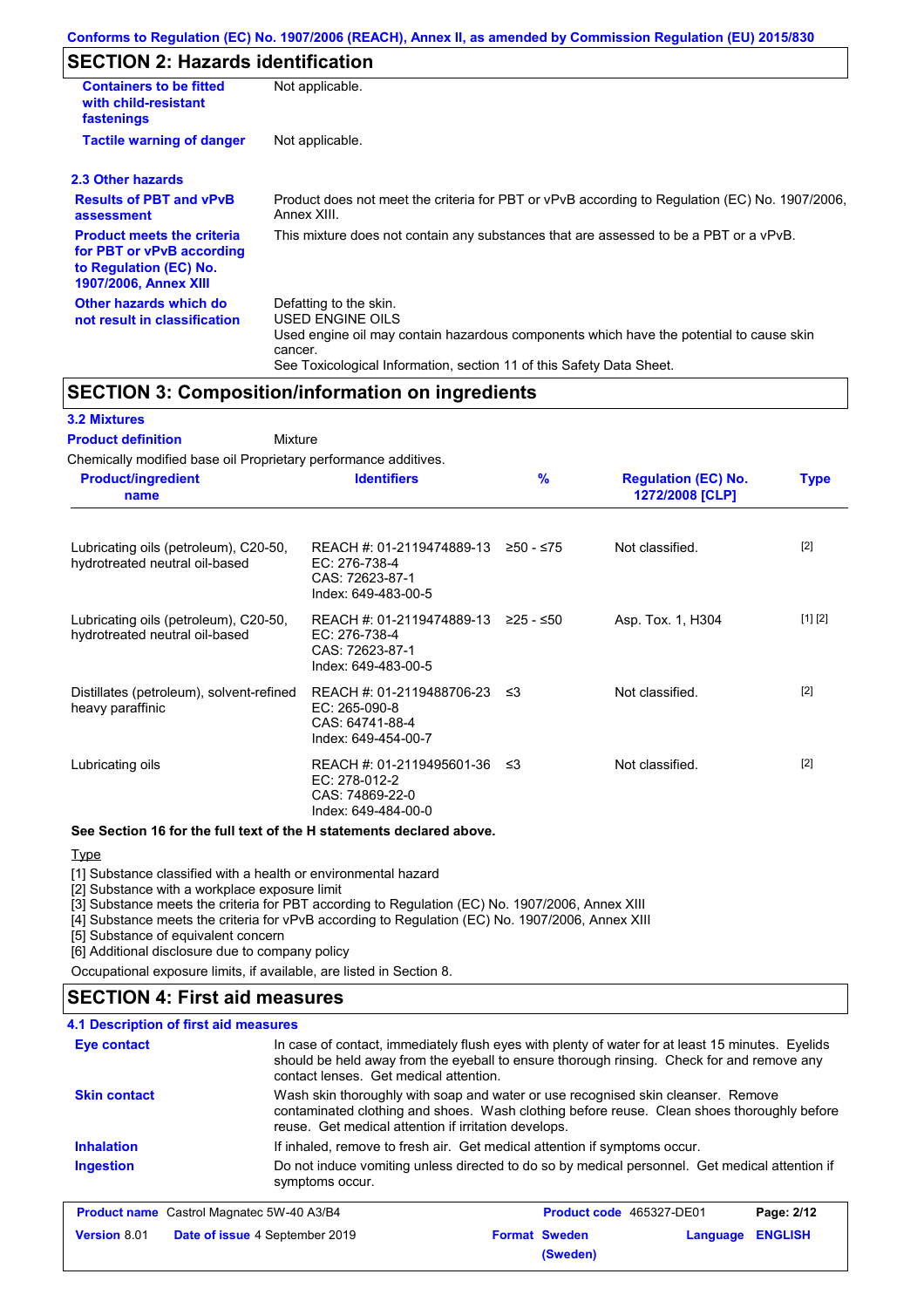|                                                           | Conforms to Regulation (EC) No. 1907/2006 (REACH), Annex II, as amended by Commission Regulation (EU) 2015/830                                                                                                                                                                                                                                                    |
|-----------------------------------------------------------|-------------------------------------------------------------------------------------------------------------------------------------------------------------------------------------------------------------------------------------------------------------------------------------------------------------------------------------------------------------------|
| <b>SECTION 4: First aid measures</b>                      |                                                                                                                                                                                                                                                                                                                                                                   |
| <b>Protection of first-aiders</b>                         | No action shall be taken involving any personal risk or without suitable training.                                                                                                                                                                                                                                                                                |
|                                                           | 4.2 Most important symptoms and effects, both acute and delayed                                                                                                                                                                                                                                                                                                   |
|                                                           | See Section 11 for more detailed information on health effects and symptoms.                                                                                                                                                                                                                                                                                      |
| <b>Potential acute health effects</b>                     |                                                                                                                                                                                                                                                                                                                                                                   |
| <b>Inhalation</b>                                         | Vapour inhalation under ambient conditions is not normally a problem due to low vapour<br>pressure.                                                                                                                                                                                                                                                               |
| <b>Ingestion</b>                                          | No known significant effects or critical hazards.                                                                                                                                                                                                                                                                                                                 |
| <b>Skin contact</b>                                       | Defatting to the skin. May cause skin dryness and irritation.                                                                                                                                                                                                                                                                                                     |
| <b>Eye contact</b>                                        | No known significant effects or critical hazards.                                                                                                                                                                                                                                                                                                                 |
|                                                           | Delayed and immediate effects as well as chronic effects from short and long-term exposure                                                                                                                                                                                                                                                                        |
| <b>Inhalation</b>                                         | Overexposure to the inhalation of airborne droplets or aerosols may cause irritation of the<br>respiratory tract.                                                                                                                                                                                                                                                 |
| <b>Ingestion</b>                                          | Ingestion of large quantities may cause nausea and diarrhoea.                                                                                                                                                                                                                                                                                                     |
| <b>Skin contact</b>                                       | Prolonged or repeated contact can defat the skin and lead to irritation and/or dermatitis.                                                                                                                                                                                                                                                                        |
| <b>Eye contact</b>                                        | Potential risk of transient stinging or redness if accidental eye contact occurs.                                                                                                                                                                                                                                                                                 |
|                                                           | 4.3 Indication of any immediate medical attention and special treatment needed                                                                                                                                                                                                                                                                                    |
| <b>Notes to physician</b>                                 | Treatment should in general be symptomatic and directed to relieving any effects.                                                                                                                                                                                                                                                                                 |
| <b>SECTION 5: Firefighting measures</b>                   |                                                                                                                                                                                                                                                                                                                                                                   |
| 5.1 Extinguishing media                                   |                                                                                                                                                                                                                                                                                                                                                                   |
| <b>Suitable extinguishing</b><br>media                    | In case of fire, use foam, dry chemical or carbon dioxide extinguisher or spray.                                                                                                                                                                                                                                                                                  |
| <b>Unsuitable extinguishing</b><br>media                  | Do not use water jet. The use of a water jet may cause the fire to spread by splashing the<br>burning product.                                                                                                                                                                                                                                                    |
| 5.2 Special hazards arising from the substance or mixture |                                                                                                                                                                                                                                                                                                                                                                   |
| <b>Hazards from the</b><br>substance or mixture           | In a fire or if heated, a pressure increase will occur and the container may burst.                                                                                                                                                                                                                                                                               |
| <b>Hazardous combustion</b><br>products                   | Combustion products may include the following:<br>carbon oxides (CO, CO <sub>2</sub> ) (carbon monoxide, carbon dioxide)                                                                                                                                                                                                                                          |
| <b>5.3 Advice for firefighters</b>                        |                                                                                                                                                                                                                                                                                                                                                                   |
| <b>Special precautions for</b><br>fire-fighters           | No action shall be taken involving any personal risk or without suitable training. Promptly<br>isolate the scene by removing all persons from the vicinity of the incident if there is a fire.                                                                                                                                                                    |
| <b>Special protective</b><br>equipment for fire-fighters  | Fire-fighters should wear appropriate protective equipment and self-contained breathing<br>apparatus (SCBA) with a full face-piece operated in positive pressure mode. Clothing for fire-<br>fighters (including helmets, protective boots and gloves) conforming to European standard EN<br>469 will provide a basic level of protection for chemical incidents. |
| <b>SECTION 6: Accidental release measures</b>             |                                                                                                                                                                                                                                                                                                                                                                   |
|                                                           | 6.1 Personal precautions, protective equipment and emergency procedures                                                                                                                                                                                                                                                                                           |
| For non-emergency<br>personnel                            | No action shall be taken involving any personal risk or without suitable training. Evacuate<br>surrounding areas. Keep unnecessary and unprotected personnel from entering. Do not touch<br>or walk through spilt material. Floors may be slippery; use care to avoid falling. Put on<br>appropriate personal protective equipment.                               |
| For emergency responders                                  | If specialised clothing is required to deal with the spillage, take note of any information in<br>Section 8 on suitable and unsuitable materials. See also the information in "For non-<br>emergency personnel".                                                                                                                                                  |
| <b>6.2 Environmental</b>                                  | Avoid dispersal of spilt material and runoff and contact with soil, waterways, drains and sewers.                                                                                                                                                                                                                                                                 |

#### **6.3 Methods and material for containment and cleaning up**

waterways, soil or air).

**Small spill**

**precautions**

Stop leak if without risk. Move containers from spill area. Absorb with an inert material and place in an appropriate waste disposal container. Dispose of via a licensed waste disposal contractor.

Inform the relevant authorities if the product has caused environmental pollution (sewers,

| <b>Product name</b> Castrol Magnatec 5W-40 A3/B4 |                                       | <b>Product code</b> 465327-DE01 |                      | Page: 3/12       |  |
|--------------------------------------------------|---------------------------------------|---------------------------------|----------------------|------------------|--|
| <b>Version 8.01</b>                              | <b>Date of issue 4 September 2019</b> |                                 | <b>Format Sweden</b> | Language ENGLISH |  |
|                                                  |                                       |                                 | (Sweden)             |                  |  |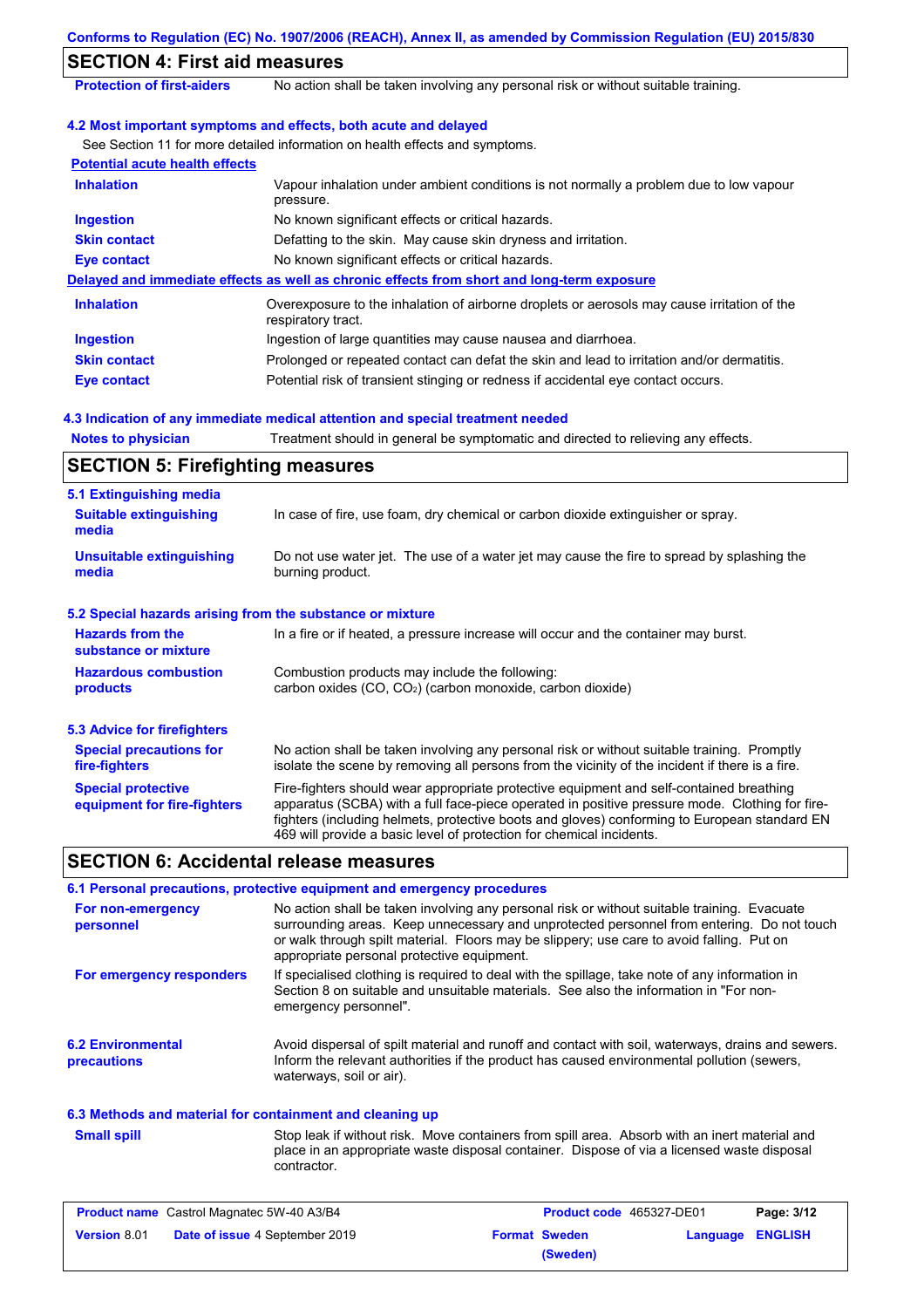# **SECTION 6: Accidental release measures**

| Large spill                               | Stop leak if without risk. Move containers from spill area. Prevent entry into sewers, water<br>courses, basements or confined areas. Contain and collect spillage with non-combustible,<br>absorbent material e.g. sand, earth, vermiculite or diatomaceous earth and place in container<br>for disposal according to local regulations. Dispose of via a licensed waste disposal contractor. |
|-------------------------------------------|------------------------------------------------------------------------------------------------------------------------------------------------------------------------------------------------------------------------------------------------------------------------------------------------------------------------------------------------------------------------------------------------|
| 6.4 Reference to other<br><b>sections</b> | See Section 1 for emergency contact information.<br>See Section 5 for firefighting measures.<br>See Section 8 for information on appropriate personal protective equipment.<br>See Section 12 for environmental precautions.<br>See Section 13 for additional waste treatment information.                                                                                                     |

### **SECTION 7: Handling and storage**

| 7.1 Precautions for safe handling                                                    |                                                                                                                                                                                                                                                                                                                                                                                                                                                                                          |
|--------------------------------------------------------------------------------------|------------------------------------------------------------------------------------------------------------------------------------------------------------------------------------------------------------------------------------------------------------------------------------------------------------------------------------------------------------------------------------------------------------------------------------------------------------------------------------------|
| <b>Protective measures</b>                                                           | Put on appropriate personal protective equipment.                                                                                                                                                                                                                                                                                                                                                                                                                                        |
| <b>Advice on general</b><br>occupational hygiene                                     | Eating, drinking and smoking should be prohibited in areas where this material is handled.<br>stored and processed. Wash thoroughly after handling. Remove contaminated clothing and<br>protective equipment before entering eating areas. See also Section 8 for additional<br>information on hygiene measures.                                                                                                                                                                         |
| <b>7.2 Conditions for safe</b><br>storage, including any<br><i>incompatibilities</i> | Store in accordance with local regulations. Store in a dry, cool and well-ventilated area, away<br>from incompatible materials (see Section 10). Keep away from heat and direct sunlight. Keep<br>container tightly closed and sealed until ready for use. Containers that have been opened must<br>be carefully resealed and kept upright to prevent leakage. Store and use only in equipment/<br>containers designed for use with this product. Do not store in unlabelled containers. |
| <b>Not suitable</b>                                                                  | Prolonged exposure to elevated temperature.                                                                                                                                                                                                                                                                                                                                                                                                                                              |
| 7.3 Specific end use(s)                                                              |                                                                                                                                                                                                                                                                                                                                                                                                                                                                                          |
| <b>Recommendations</b>                                                               | See section 1.2 and Exposure scenarios in annex, if applicable.                                                                                                                                                                                                                                                                                                                                                                                                                          |

### **SECTION 8: Exposure controls/personal protection**

### **8.1 Control parameters**

#### **Occupational exposure limits**

| <b>Product/ingredient name</b>                                                                                                                                                                                                                                                                                                                                                                                                                                                                                                                                                                                                                                                                                                                                                                                                                                                                                                                                                                                                                                            |                   | <b>Exposure limit values</b>                                                                                                                                                             |                                                                                                                                                                  |                                                                                                                                                                  |                |  |
|---------------------------------------------------------------------------------------------------------------------------------------------------------------------------------------------------------------------------------------------------------------------------------------------------------------------------------------------------------------------------------------------------------------------------------------------------------------------------------------------------------------------------------------------------------------------------------------------------------------------------------------------------------------------------------------------------------------------------------------------------------------------------------------------------------------------------------------------------------------------------------------------------------------------------------------------------------------------------------------------------------------------------------------------------------------------------|-------------------|------------------------------------------------------------------------------------------------------------------------------------------------------------------------------------------|------------------------------------------------------------------------------------------------------------------------------------------------------------------|------------------------------------------------------------------------------------------------------------------------------------------------------------------|----------------|--|
| Lubricating oils (petroleum), C20-50, hydrotreated                                                                                                                                                                                                                                                                                                                                                                                                                                                                                                                                                                                                                                                                                                                                                                                                                                                                                                                                                                                                                        |                   | AFS 2015:7 (Sweden).                                                                                                                                                                     |                                                                                                                                                                  |                                                                                                                                                                  |                |  |
|                                                                                                                                                                                                                                                                                                                                                                                                                                                                                                                                                                                                                                                                                                                                                                                                                                                                                                                                                                                                                                                                           | neutral oil-based |                                                                                                                                                                                          |                                                                                                                                                                  | TWA: 1 mg/m <sup>3</sup> 8 hours. Issued/Revised: 8/1996 Form: mist and fume<br>STEL: 3 mg/m <sup>3</sup> 15 minutes. Issued/Revised: 8/1996 Form: mist and fume |                |  |
| Lubricating oils (petroleum), C20-50, hydrotreated<br>neutral oil-based                                                                                                                                                                                                                                                                                                                                                                                                                                                                                                                                                                                                                                                                                                                                                                                                                                                                                                                                                                                                   |                   | AFS 2015:7 (Sweden).                                                                                                                                                                     |                                                                                                                                                                  |                                                                                                                                                                  |                |  |
|                                                                                                                                                                                                                                                                                                                                                                                                                                                                                                                                                                                                                                                                                                                                                                                                                                                                                                                                                                                                                                                                           |                   |                                                                                                                                                                                          | TWA: 1 mg/m <sup>3</sup> 8 hours. Issued/Revised: 8/1996 Form: mist and fume<br>STEL: 3 mg/m <sup>3</sup> 15 minutes. Issued/Revised: 8/1996 Form: mist and fume |                                                                                                                                                                  |                |  |
| Distillates (petroleum), solvent-refined heavy<br>paraffinic                                                                                                                                                                                                                                                                                                                                                                                                                                                                                                                                                                                                                                                                                                                                                                                                                                                                                                                                                                                                              |                   | AFS 2015:7 (Sweden).                                                                                                                                                                     |                                                                                                                                                                  |                                                                                                                                                                  |                |  |
|                                                                                                                                                                                                                                                                                                                                                                                                                                                                                                                                                                                                                                                                                                                                                                                                                                                                                                                                                                                                                                                                           |                   | TWA: 1 mg/m <sup>3</sup> 8 hours. Issued/Revised: 8/1996 Form: mist and fume<br>STEL: 3 mg/m <sup>3</sup> 15 minutes. Issued/Revised: 8/1996 Form: mist and fume                         |                                                                                                                                                                  |                                                                                                                                                                  |                |  |
| Lubricating oils                                                                                                                                                                                                                                                                                                                                                                                                                                                                                                                                                                                                                                                                                                                                                                                                                                                                                                                                                                                                                                                          |                   | AFS 2015:7 (Sweden).<br>TWA: 1 mg/m <sup>3</sup> 8 hours. Issued/Revised: 8/1996 Form: mist and fume<br>STEL: 3 mg/m <sup>3</sup> 15 minutes. Issued/Revised: 8/1996 Form: mist and fume |                                                                                                                                                                  |                                                                                                                                                                  |                |  |
| Whilst specific OELs for certain components may be shown in this section, other components may be present in any mist,<br>vapour or dust produced. Therefore, the specific OELs may not be applicable to the product as a whole and are provided for<br>guidance only.                                                                                                                                                                                                                                                                                                                                                                                                                                                                                                                                                                                                                                                                                                                                                                                                    |                   |                                                                                                                                                                                          |                                                                                                                                                                  |                                                                                                                                                                  |                |  |
| <b>Recommended monitoring</b><br>If this product contains ingredients with exposure limits, personal, workplace atmosphere or<br>procedures<br>biological monitoring may be required to determine the effectiveness of the ventilation or other<br>control measures and/or the necessity to use respiratory protective equipment. Reference<br>should be made to monitoring standards, such as the following: European Standard EN 689<br>(Workplace atmospheres - Guidance for the assessment of exposure by inhalation to chemical<br>agents for comparison with limit values and measurement strategy) European Standard EN<br>14042 (Workplace atmospheres - Guide for the application and use of procedures for the<br>assessment of exposure to chemical and biological agents) European Standard EN 482<br>(Workplace atmospheres - General requirements for the performance of procedures for the<br>measurement of chemical agents) Reference to national guidance documents for methods for<br>the determination of hazardous substances will also be required. |                   |                                                                                                                                                                                          |                                                                                                                                                                  |                                                                                                                                                                  |                |  |
| <b>Derived No Effect Level</b>                                                                                                                                                                                                                                                                                                                                                                                                                                                                                                                                                                                                                                                                                                                                                                                                                                                                                                                                                                                                                                            |                   |                                                                                                                                                                                          |                                                                                                                                                                  |                                                                                                                                                                  |                |  |
| Product name Castrol Magnatec 5W-40 A3/B4                                                                                                                                                                                                                                                                                                                                                                                                                                                                                                                                                                                                                                                                                                                                                                                                                                                                                                                                                                                                                                 |                   |                                                                                                                                                                                          | Product code 465327-DE01                                                                                                                                         |                                                                                                                                                                  | Page: 4/12     |  |
| Version 8.01<br>Date of issue 4 September 2019                                                                                                                                                                                                                                                                                                                                                                                                                                                                                                                                                                                                                                                                                                                                                                                                                                                                                                                                                                                                                            |                   |                                                                                                                                                                                          | <b>Format Sweden</b><br>(Sweden)                                                                                                                                 | Language                                                                                                                                                         | <b>ENGLISH</b> |  |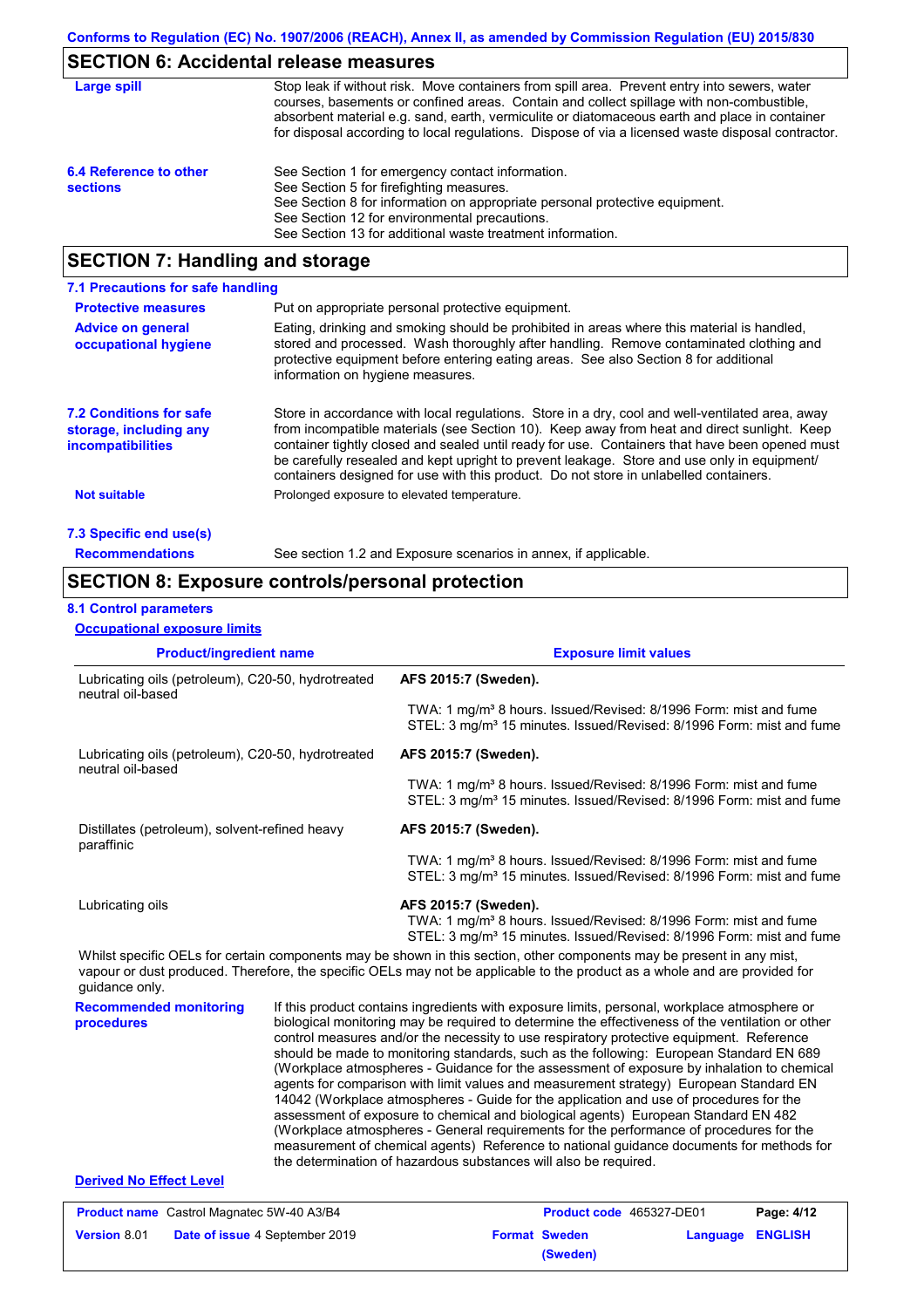### **SECTION 8: Exposure controls/personal protection**

No DNELs/DMELs available.

### **Predicted No Effect Concentration**

No PNECs available

| <b>8.2 Exposure controls</b>               |                                                                                                                                                                                                                                                                                                                                                                                                                                                                                                                                                                                                                                                                                                                                                                                                                                                                                                                                                                                                         |
|--------------------------------------------|---------------------------------------------------------------------------------------------------------------------------------------------------------------------------------------------------------------------------------------------------------------------------------------------------------------------------------------------------------------------------------------------------------------------------------------------------------------------------------------------------------------------------------------------------------------------------------------------------------------------------------------------------------------------------------------------------------------------------------------------------------------------------------------------------------------------------------------------------------------------------------------------------------------------------------------------------------------------------------------------------------|
| <b>Appropriate engineering</b><br>controls | Provide exhaust ventilation or other engineering controls to keep the relevant airborne<br>concentrations below their respective occupational exposure limits.<br>All activities involving chemicals should be assessed for their risks to health, to ensure<br>exposures are adequately controlled. Personal protective equipment should only be considered<br>after other forms of control measures (e.g. engineering controls) have been suitably evaluated.<br>Personal protective equipment should conform to appropriate standards, be suitable for use, be<br>kept in good condition and properly maintained.<br>Your supplier of personal protective equipment should be consulted for advice on selection and<br>appropriate standards. For further information contact your national organisation for standards.<br>The final choice of protective equipment will depend upon a risk assessment. It is important to<br>ensure that all items of personal protective equipment are compatible. |
| <b>Individual protection measures</b>      |                                                                                                                                                                                                                                                                                                                                                                                                                                                                                                                                                                                                                                                                                                                                                                                                                                                                                                                                                                                                         |
| <b>Hygiene measures</b>                    | Wash hands, forearms and face thoroughly after handling chemical products, before eating,<br>smoking and using the lavatory and at the end of the working period. Ensure that eyewash<br>stations and safety showers are close to the workstation location.                                                                                                                                                                                                                                                                                                                                                                                                                                                                                                                                                                                                                                                                                                                                             |
| <b>Respiratory protection</b>              | In case of insufficient ventilation, wear suitable respiratory equipment.<br>The correct choice of respiratory protection depends upon the chemicals being handled, the<br>conditions of work and use, and the condition of the respiratory equipment. Safety procedures<br>should be developed for each intended application. Respiratory protection equipment should<br>therefore be chosen in consultation with the supplier/manufacturer and with a full assessment<br>of the working conditions.                                                                                                                                                                                                                                                                                                                                                                                                                                                                                                   |
| <b>Eye/face protection</b>                 | Safety glasses with side shields.                                                                                                                                                                                                                                                                                                                                                                                                                                                                                                                                                                                                                                                                                                                                                                                                                                                                                                                                                                       |
| <b>Skin protection</b>                     |                                                                                                                                                                                                                                                                                                                                                                                                                                                                                                                                                                                                                                                                                                                                                                                                                                                                                                                                                                                                         |
| <b>Hand protection</b>                     | <b>General Information:</b>                                                                                                                                                                                                                                                                                                                                                                                                                                                                                                                                                                                                                                                                                                                                                                                                                                                                                                                                                                             |
|                                            | Because specific work environments and material handling practices vary, safety procedures<br>should be developed for each intended application. The correct choice of protective gloves<br>depends upon the chemicals being handled, and the conditions of work and use. Most gloves<br>provide protection for only a limited time before they must be discarded and replaced (even the<br>best chemically resistant gloves will break down after repeated chemical exposures).                                                                                                                                                                                                                                                                                                                                                                                                                                                                                                                        |
|                                            | Gloves should be chosen in consultation with the supplier / manufacturer and taking account of<br>a full assessment of the working conditions.                                                                                                                                                                                                                                                                                                                                                                                                                                                                                                                                                                                                                                                                                                                                                                                                                                                          |
|                                            | Recommended: Nitrile gloves.<br><b>Breakthrough time:</b>                                                                                                                                                                                                                                                                                                                                                                                                                                                                                                                                                                                                                                                                                                                                                                                                                                                                                                                                               |
|                                            | Breakthrough time data are generated by glove manufacturers under laboratory test conditions<br>and represent how long a glove can be expected to provide effective permeation resistance. It<br>is important when following breakthrough time recommendations that actual workplace<br>conditions are taken into account. Always consult with your glove supplier for up-to-date<br>technical information on breakthrough times for the recommended glove type.<br>Our recommendations on the selection of gloves are as follows:                                                                                                                                                                                                                                                                                                                                                                                                                                                                      |
|                                            | Continuous contact:                                                                                                                                                                                                                                                                                                                                                                                                                                                                                                                                                                                                                                                                                                                                                                                                                                                                                                                                                                                     |
|                                            | Gloves with a minimum breakthrough time of 240 minutes, or >480 minutes if suitable gloves<br>can be obtained.<br>If suitable gloves are not available to offer that level of protection, gloves with shorter<br>breakthrough times may be acceptable as long as appropriate glove maintenance and<br>replacement regimes are determined and adhered to.                                                                                                                                                                                                                                                                                                                                                                                                                                                                                                                                                                                                                                                |
|                                            | Short-term / splash protection:                                                                                                                                                                                                                                                                                                                                                                                                                                                                                                                                                                                                                                                                                                                                                                                                                                                                                                                                                                         |
|                                            | Recommended breakthrough times as above.<br>It is recognised that for short-term, transient exposures, gloves with shorter breakthrough times<br>may commonly be used. Therefore, appropriate maintenance and replacement regimes must<br>be determined and rigorously followed.                                                                                                                                                                                                                                                                                                                                                                                                                                                                                                                                                                                                                                                                                                                        |
|                                            | <b>Glove Thickness:</b>                                                                                                                                                                                                                                                                                                                                                                                                                                                                                                                                                                                                                                                                                                                                                                                                                                                                                                                                                                                 |
|                                            | For general applications, we recommend gloves with a thickness typically greater than 0.35 mm.                                                                                                                                                                                                                                                                                                                                                                                                                                                                                                                                                                                                                                                                                                                                                                                                                                                                                                          |

| <b>Product name</b> Castrol Magnatec 5W-40 A3/B4 |                                       | <b>Product code</b> 465327-DE01 |                      | Page: 5/12       |  |
|--------------------------------------------------|---------------------------------------|---------------------------------|----------------------|------------------|--|
| <b>Version 8.01</b>                              | <b>Date of issue 4 September 2019</b> |                                 | <b>Format Sweden</b> | Language ENGLISH |  |
|                                                  |                                       |                                 | (Sweden)             |                  |  |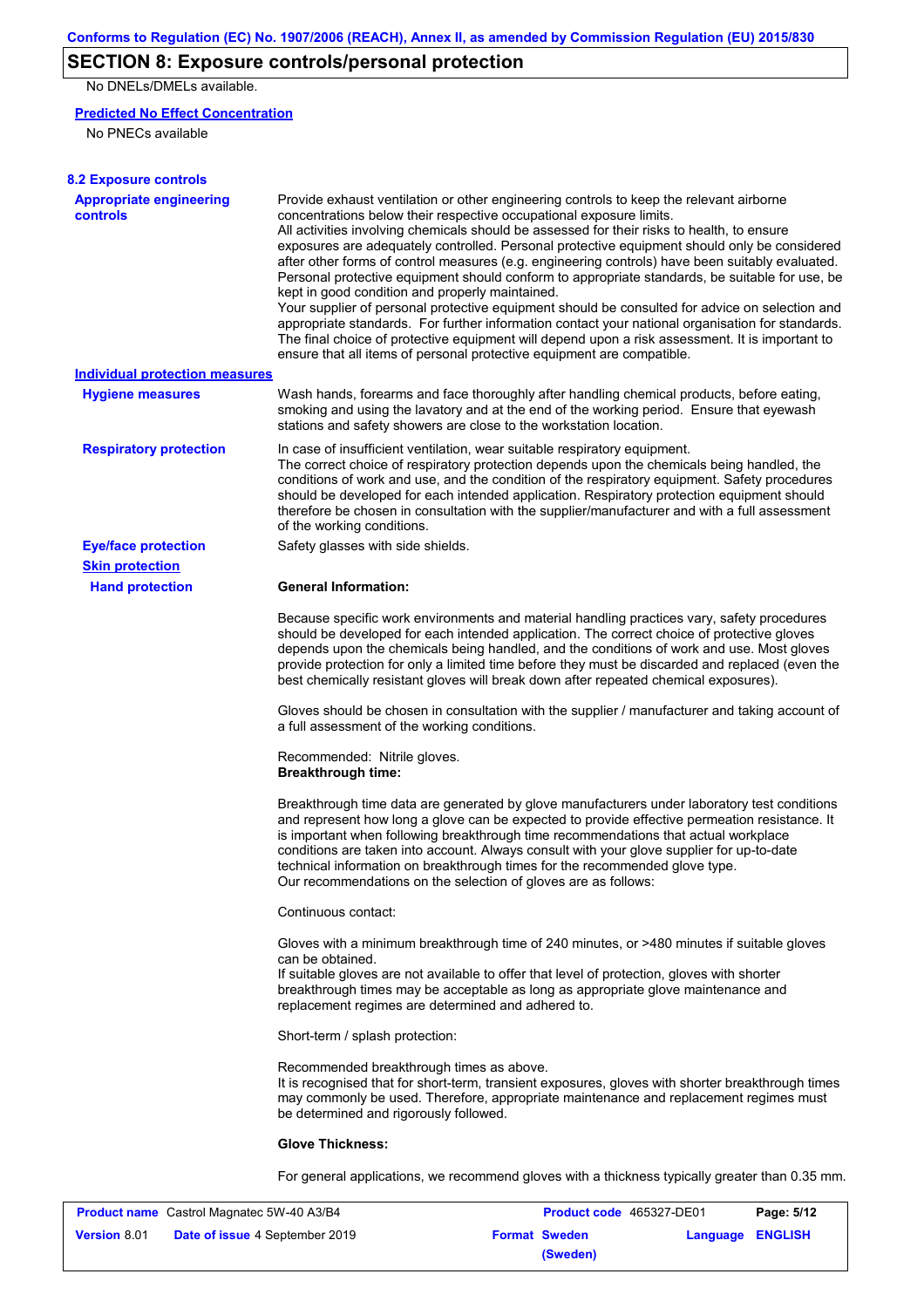# **SECTION 8: Exposure controls/personal protection**

|                                                  | It should be emphasised that glove thickness is not necessarily a good predictor of glove<br>resistance to a specific chemical, as the permeation efficiency of the glove will be dependent<br>on the exact composition of the glove material. Therefore, glove selection should also be based<br>on consideration of the task requirements and knowledge of breakthrough times.<br>Glove thickness may also vary depending on the glove manufacturer, the glove type and the<br>glove model. Therefore, the manufacturers' technical data should always be taken into account<br>to ensure selection of the most appropriate glove for the task.                                     |
|--------------------------------------------------|---------------------------------------------------------------------------------------------------------------------------------------------------------------------------------------------------------------------------------------------------------------------------------------------------------------------------------------------------------------------------------------------------------------------------------------------------------------------------------------------------------------------------------------------------------------------------------------------------------------------------------------------------------------------------------------|
|                                                  | Note: Depending on the activity being conducted, gloves of varying thickness may be required<br>for specific tasks. For example:                                                                                                                                                                                                                                                                                                                                                                                                                                                                                                                                                      |
|                                                  | • Thinner gloves (down to 0.1 mm or less) may be required where a high degree of manual<br>dexterity is needed. However, these gloves are only likely to give short duration protection and<br>would normally be just for single use applications, then disposed of.                                                                                                                                                                                                                                                                                                                                                                                                                  |
|                                                  | • Thicker gloves (up to 3 mm or more) may be required where there is a mechanical (as well<br>as a chemical) risk i.e. where there is abrasion or puncture potential.                                                                                                                                                                                                                                                                                                                                                                                                                                                                                                                 |
| <b>Skin and body</b>                             | Use of protective clothing is good industrial practice.<br>Personal protective equipment for the body should be selected based on the task being<br>performed and the risks involved and should be approved by a specialist before handling this<br>product.<br>Cotton or polyester/cotton overalls will only provide protection against light superficial<br>contamination that will not soak through to the skin. Overalls should be laundered on a regular<br>basis. When the risk of skin exposure is high (e.g. when cleaning up spillages or if there is a<br>risk of splashing) then chemical resistant aprons and/or impervious chemical suits and boots<br>will be required. |
| <b>Refer to standards:</b>                       | Respiratory protection: EN 529<br>Gloves: EN 420, EN 374<br>Eye protection: EN 166<br>Filtering half-mask: EN 149<br>Filtering half-mask with valve: EN 405<br>Half-mask: EN 140 plus filter<br>Full-face mask: EN 136 plus filter<br>Particulate filters: EN 143<br>Gas/combined filters: EN 14387                                                                                                                                                                                                                                                                                                                                                                                   |
| <b>Environmental exposure</b><br><b>controls</b> | Emissions from ventilation or work process equipment should be checked to ensure they<br>comply with the requirements of environmental protection legislation. In some cases, fume<br>scrubbers, filters or engineering modifications to the process equipment will be necessary to<br>reduce emissions to acceptable levels.                                                                                                                                                                                                                                                                                                                                                         |

### **SECTION 9: Physical and chemical properties**

| 9.1 Information on basic physical and chemical properties |                                                                |
|-----------------------------------------------------------|----------------------------------------------------------------|
| <b>Appearance</b>                                         |                                                                |
| <b>Physical state</b>                                     | Liquid.                                                        |
| <b>Colour</b>                                             | Not available.                                                 |
| <b>Odour</b>                                              | Not available.                                                 |
| <b>Odour threshold</b>                                    | Not available.                                                 |
| pH                                                        | Not available.                                                 |
| <b>Melting point/freezing point</b>                       | Not available.                                                 |
| <b>Initial boiling point and boiling</b><br>range         | Not available.                                                 |
| <b>Pour point</b>                                         | -45 $^{\circ}$ C                                               |
| <b>Flash point</b>                                        | Closed cup: 212°C (413.6°F) [Pensky-Martens.]                  |
| <b>Evaporation rate</b>                                   | Not available.                                                 |
| <b>Flammability (solid, gas)</b>                          | Not available.                                                 |
| <b>Upper/lower flammability or</b><br>explosive limits    | Not available.                                                 |
| <b>Vapour pressure</b>                                    | Not available.                                                 |
| <b>Vapour density</b>                                     | Not available.                                                 |
| <b>Relative density</b>                                   | Not available.                                                 |
| <b>Density</b>                                            | 852 kg/m <sup>3</sup> (0.852 g/cm <sup>3</sup> ) at 15°C       |
| <b>Solubility(ies)</b>                                    | insoluble in water.                                            |
| Product name Castrol Magnatec 5W-40 A3/B4                 | Product code 465327-DE01<br>Page: 6/12                         |
| Version 8.01<br>Date of issue 4 September 2019            | <b>ENGLISH</b><br><b>Format Sweden</b><br>Language<br>(Sweden) |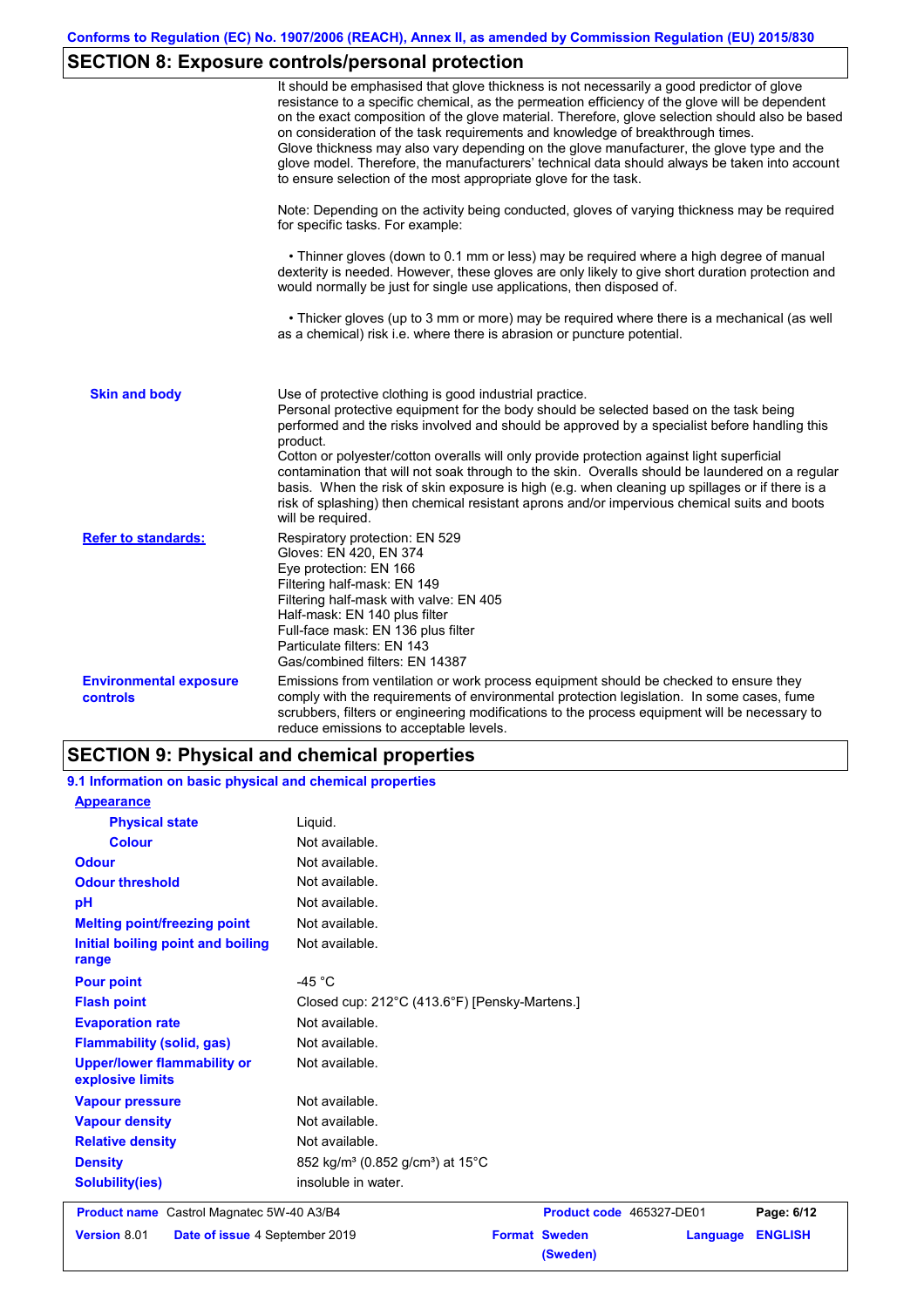## **SECTION 9: Physical and chemical properties**

| Not available.                                                                                                                      |
|-------------------------------------------------------------------------------------------------------------------------------------|
| Not available.                                                                                                                      |
| Not available.                                                                                                                      |
| Kinematic: 79.9 mm <sup>2</sup> /s (79.9 cSt) at $40^{\circ}$ C<br>Kinematic: 13.2 mm <sup>2</sup> /s (13.2 cSt) at $100^{\circ}$ C |
| Not available.                                                                                                                      |
| Not available.                                                                                                                      |
|                                                                                                                                     |

### **9.2 Other information**

No additional information.

|                                                   | <b>SECTION 10: Stability and reactivity</b>                                                                                                                             |  |  |  |
|---------------------------------------------------|-------------------------------------------------------------------------------------------------------------------------------------------------------------------------|--|--|--|
| <b>10.1 Reactivity</b>                            | No specific test data available for this product. Refer to Conditions to avoid and Incompatible<br>materials for additional information.                                |  |  |  |
| <b>10.2 Chemical stability</b>                    | The product is stable.                                                                                                                                                  |  |  |  |
| <b>10.3 Possibility of</b><br>hazardous reactions | Under normal conditions of storage and use, hazardous reactions will not occur.<br>Under normal conditions of storage and use, hazardous polymerisation will not occur. |  |  |  |
| <b>10.4 Conditions to avoid</b>                   | Avoid all possible sources of ignition (spark or flame).                                                                                                                |  |  |  |
| 10.5 Incompatible materials                       | Reactive or incompatible with the following materials: oxidising materials.                                                                                             |  |  |  |
| <b>10.6 Hazardous</b><br>decomposition products   | Under normal conditions of storage and use, hazardous decomposition products should not be<br>produced.                                                                 |  |  |  |

# **SECTION 11: Toxicological information**

| 11.1 Information on toxicological effects          |                                                                                                                   |
|----------------------------------------------------|-------------------------------------------------------------------------------------------------------------------|
| <b>Acute toxicity estimates</b>                    |                                                                                                                   |
| Not available.                                     |                                                                                                                   |
| <b>Information on likely</b><br>routes of exposure | Routes of entry anticipated: Dermal, Inhalation.                                                                  |
| <b>Potential acute health effects</b>              |                                                                                                                   |
| <b>Inhalation</b>                                  | Vapour inhalation under ambient conditions is not normally a problem due to low vapour<br>pressure.               |
| <b>Ingestion</b>                                   | No known significant effects or critical hazards.                                                                 |
| <b>Skin contact</b>                                | Defatting to the skin. May cause skin dryness and irritation.                                                     |
| <b>Eye contact</b>                                 | No known significant effects or critical hazards.                                                                 |
|                                                    | Symptoms related to the physical, chemical and toxicological characteristics                                      |
| <b>Inhalation</b>                                  | No specific data.                                                                                                 |
| <b>Ingestion</b>                                   | No specific data.                                                                                                 |
| <b>Skin contact</b>                                | Adverse symptoms may include the following:<br>irritation<br>dryness<br>cracking                                  |
| <b>Eye contact</b>                                 | No specific data.                                                                                                 |
|                                                    | Delayed and immediate effects as well as chronic effects from short and long-term exposure                        |
| <b>Inhalation</b>                                  | Overexposure to the inhalation of airborne droplets or aerosols may cause irritation of the<br>respiratory tract. |
| <b>Ingestion</b>                                   | Ingestion of large quantities may cause nausea and diarrhoea.                                                     |
| <b>Skin contact</b>                                | Prolonged or repeated contact can defat the skin and lead to irritation and/or dermatitis.                        |
| <b>Eye contact</b>                                 | Potential risk of transient stinging or redness if accidental eye contact occurs.                                 |
| <b>Potential chronic health effects</b>            |                                                                                                                   |

| <b>Product name</b> Castrol Magnatec 5W-40 A3/B4 |                                       | Product code 465327-DE01 |                      | Page: 7/12       |  |
|--------------------------------------------------|---------------------------------------|--------------------------|----------------------|------------------|--|
| <b>Version 8.01</b>                              | <b>Date of issue 4 September 2019</b> |                          | <b>Format Sweden</b> | Language ENGLISH |  |
|                                                  |                                       |                          | (Sweden)             |                  |  |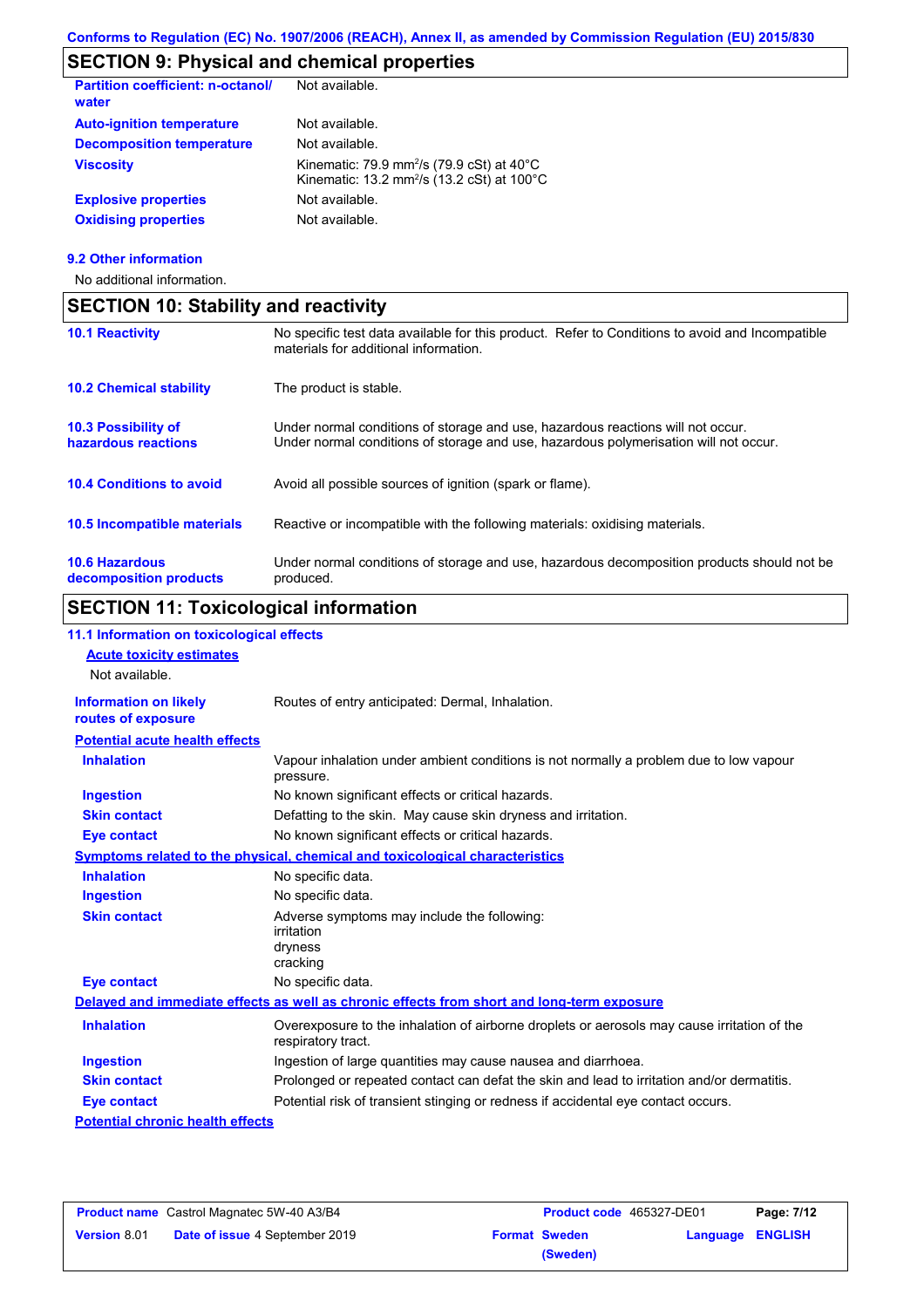### **SECTION 11: Toxicological information**

| <b>General</b>               | USED ENGINE OILS<br>Combustion products resulting from the operation of internal combustion engines contaminate<br>engine oils during use. Used engine oil may contain hazardous components which have the<br>potential to cause skin cancer. Frequent or prolonged contact with all types and makes of used<br>engine oil must therefore be avoided and a high standard of personal hygiene maintained. |
|------------------------------|----------------------------------------------------------------------------------------------------------------------------------------------------------------------------------------------------------------------------------------------------------------------------------------------------------------------------------------------------------------------------------------------------------|
| <b>Carcinogenicity</b>       | No known significant effects or critical hazards.                                                                                                                                                                                                                                                                                                                                                        |
| <b>Mutagenicity</b>          | No known significant effects or critical hazards.                                                                                                                                                                                                                                                                                                                                                        |
| <b>Developmental effects</b> | No known significant effects or critical hazards.                                                                                                                                                                                                                                                                                                                                                        |
| <b>Fertility effects</b>     | No known significant effects or critical hazards.                                                                                                                                                                                                                                                                                                                                                        |

### **SECTION 12: Ecological information**

#### **12.1 Toxicity**

**Environmental hazards** Not classified as dangerous

#### **12.2 Persistence and degradability**

Not expected to be rapidly degradable.

#### **12.3 Bioaccumulative potential**

This product is not expected to bioaccumulate through food chains in the environment.

| <b>12.4 Mobility in soil</b>                            |                                                                      |
|---------------------------------------------------------|----------------------------------------------------------------------|
| <b>Soil/water partition</b><br><b>coefficient (Koc)</b> | Not available.                                                       |
| <b>Mobility</b>                                         | Spillages may penetrate the soil causing ground water contamination. |

#### **12.5 Results of PBT and vPvB assessment**

Product does not meet the criteria for PBT or vPvB according to Regulation (EC) No. 1907/2006, Annex XIII.

| 12.6 Other adverse effects          |                                                                                                                           |  |
|-------------------------------------|---------------------------------------------------------------------------------------------------------------------------|--|
| <b>Other ecological information</b> | Spills may form a film on water surfaces causing physical damage to organisms. Oxygen<br>transfer could also be impaired. |  |

### **SECTION 13: Disposal considerations**

### **Methods of disposal 13.1 Waste treatment methods Product**

Where possible, arrange for product to be recycled. Dispose of via an authorised person/ licensed waste disposal contractor in accordance with local regulations.

### **Hazardous waste** Yes.

|  | European waste catalogue (EWC) |  |
|--|--------------------------------|--|
|  |                                |  |

| Waste code | <b>Waste designation</b>                                        |
|------------|-----------------------------------------------------------------|
| 13 02 05*  | mineral-based non-chlorinated engine, gear and lubricating oils |

However, deviation from the intended use and/or the presence of any potential contaminants may require an alternative waste disposal code to be assigned by the end user.

| <b>Packaging</b>                                                                                                                                                                                                                                                                                                                                                                                                                                                                                                                                                                                                                                                                                                                                                                                                                                                                                                                                                                                                            |                                                                                                                                                                      |                                                                                                                                                                                                  |          |                |  |  |
|-----------------------------------------------------------------------------------------------------------------------------------------------------------------------------------------------------------------------------------------------------------------------------------------------------------------------------------------------------------------------------------------------------------------------------------------------------------------------------------------------------------------------------------------------------------------------------------------------------------------------------------------------------------------------------------------------------------------------------------------------------------------------------------------------------------------------------------------------------------------------------------------------------------------------------------------------------------------------------------------------------------------------------|----------------------------------------------------------------------------------------------------------------------------------------------------------------------|--------------------------------------------------------------------------------------------------------------------------------------------------------------------------------------------------|----------|----------------|--|--|
| <b>Methods of disposal</b>                                                                                                                                                                                                                                                                                                                                                                                                                                                                                                                                                                                                                                                                                                                                                                                                                                                                                                                                                                                                  | Where possible, arrange for product to be recycled. Dispose of via an authorised person/<br>licensed waste disposal contractor in accordance with local regulations. |                                                                                                                                                                                                  |          |                |  |  |
| <b>Special precautions</b>                                                                                                                                                                                                                                                                                                                                                                                                                                                                                                                                                                                                                                                                                                                                                                                                                                                                                                                                                                                                  | soil, waterways, drains and sewers.                                                                                                                                  | This material and its container must be disposed of in a safe way. Empty containers or liners<br>may retain some product residues. Avoid dispersal of spilt material and runoff and contact with |          |                |  |  |
| <b>Methods of disposal</b><br>The regulations regarding manufacturers' responsibility for packaging material waste is<br>regulated in "Förordningen om producentansvar för förpackningar". Packaging materials are to<br>be reused or recycled in accordance with the goals outlined in this regulation. The company<br>complies with this manufacturer's responsibility through its association with REPA, which is a<br>subsidiary company of four materials handling companies. The materials handling companies<br>collect, remove and process used and sorted packaging materials through the employment of<br>contractors. Questions regarding collection of packaging materials on a local basis may be<br>directed to the materials company and its contractors. For further information, contact REPA,<br>www.repa.se.<br>Drums and containers are placed in a tilted position, approx 10°, drums are turned with the<br>bungholes downwards and the 2" bunghole in the lowest position, containers with the valve |                                                                                                                                                                      |                                                                                                                                                                                                  |          |                |  |  |
| <b>Product name</b> Castrol Magnatec 5W-40 A3/B4                                                                                                                                                                                                                                                                                                                                                                                                                                                                                                                                                                                                                                                                                                                                                                                                                                                                                                                                                                            |                                                                                                                                                                      | Product code 465327-DE01                                                                                                                                                                         |          | Page: 8/12     |  |  |
| <b>Version 8.01</b>                                                                                                                                                                                                                                                                                                                                                                                                                                                                                                                                                                                                                                                                                                                                                                                                                                                                                                                                                                                                         | Date of issue 4 September 2019                                                                                                                                       | <b>Format Sweden</b><br>(Sweden)                                                                                                                                                                 | Language | <b>ENGLISH</b> |  |  |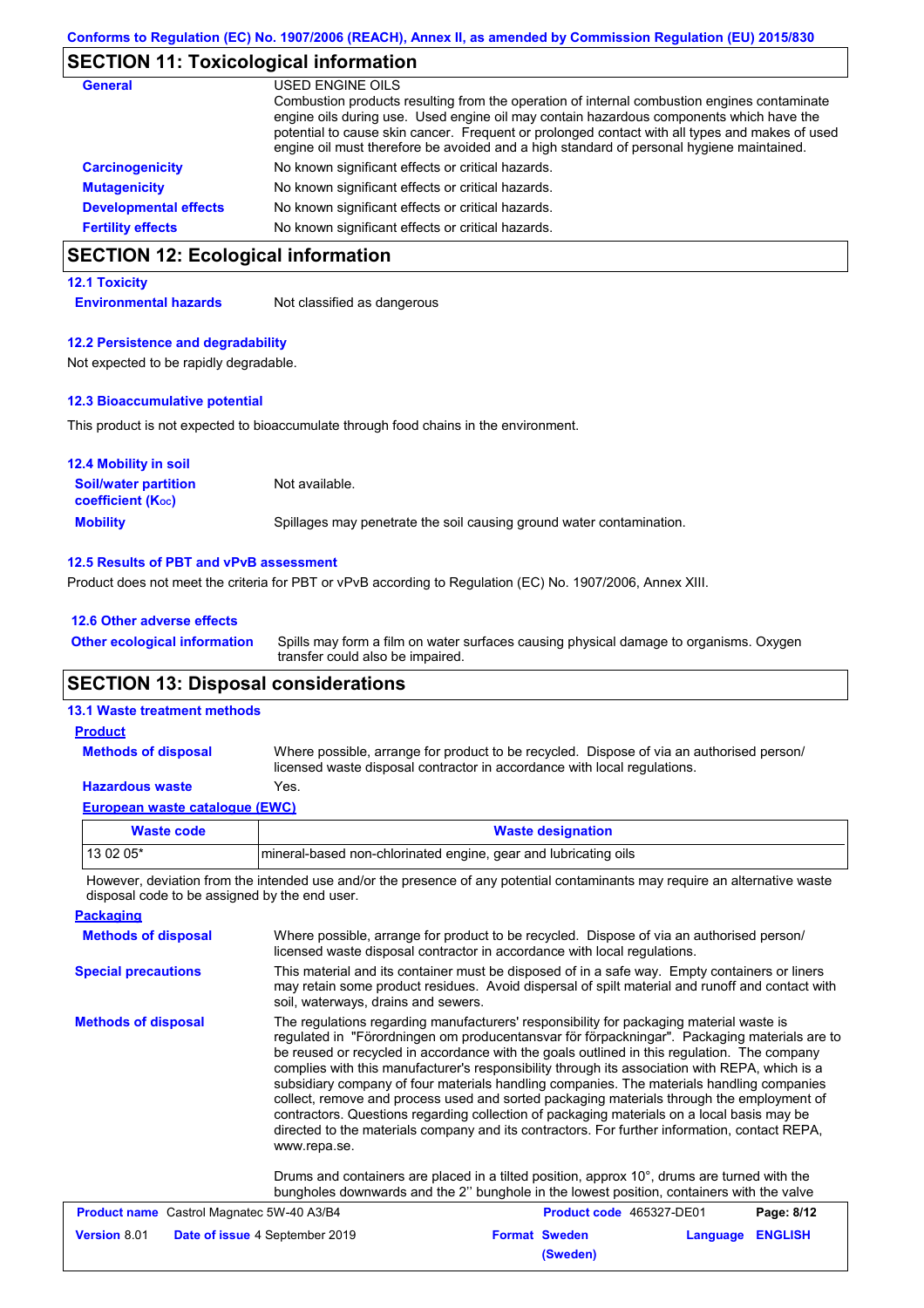### **SECTION 13: Disposal considerations**

downwards. Other packages are placed upside down for eduction. Let stand at temperatures above 15ºC until drip dry or at least 30 minutes. Recover and add the remainders in the process where the product is used, or send for special waste treatment. Send empty packages to a certified recycler/receiver for recycling.

**References** Commission 2014/955/EU Directive 2008/98/EC

### **SECTION 14: Transport information**

|                                           | <b>ADR/RID</b> | <b>ADN</b>     | <b>IMDG</b>    | <b>IATA</b>    |
|-------------------------------------------|----------------|----------------|----------------|----------------|
| 14.1 UN number                            | Not regulated. | Not regulated. | Not regulated. | Not regulated. |
| 14.2 UN proper<br>shipping name           |                |                | -              |                |
| <b>14.3 Transport</b><br>hazard class(es) |                |                | ۰              |                |
| 14.4 Packing<br>group                     |                |                |                |                |
| 14.5<br><b>Environmental</b><br>hazards   | No.            | No.            | No.            | No.            |
| <b>Additional</b><br>information          |                |                |                |                |

**14.6 Special precautions for user** Not available.

**14.7 Transport in bulk according to Annex II of Marpol and the IBC Code** Not available.

### **SECTION 15: Regulatory information**

**15.1 Safety, health and environmental regulations/legislation specific for the substance or mixture**

**EU Regulation (EC) No. 1907/2006 (REACH)**

| <u>-9 Regulation (29) No. 1907/2000 (REAGH</u>                  |                                                                                                                                |  |                                  |          |                |
|-----------------------------------------------------------------|--------------------------------------------------------------------------------------------------------------------------------|--|----------------------------------|----------|----------------|
| Annex XIV - List of substances subject to authorisation         |                                                                                                                                |  |                                  |          |                |
| <b>Annex XIV</b>                                                |                                                                                                                                |  |                                  |          |                |
| None of the components are listed.                              |                                                                                                                                |  |                                  |          |                |
| <b>Substances of very high concern</b>                          |                                                                                                                                |  |                                  |          |                |
| None of the components are listed.                              |                                                                                                                                |  |                                  |          |                |
| <b>Other regulations</b>                                        |                                                                                                                                |  |                                  |          |                |
| <b>REACH Status</b>                                             | The company, as identified in Section 1, sells this product in the EU in compliance with the<br>current requirements of REACH. |  |                                  |          |                |
| <b>United States inventory</b><br>(TSCA 8b)                     | At least one component is not listed.                                                                                          |  |                                  |          |                |
| <b>Australia inventory (AICS)</b>                               | All components are listed or exempted.                                                                                         |  |                                  |          |                |
| <b>Canada inventory</b>                                         | All components are listed or exempted.                                                                                         |  |                                  |          |                |
| <b>China inventory (IECSC)</b>                                  | At least one component is not listed.                                                                                          |  |                                  |          |                |
| <b>Japan inventory (ENCS)</b>                                   | All components are listed or exempted.                                                                                         |  |                                  |          |                |
| <b>Korea inventory (KECI)</b>                                   | All components are listed or exempted.                                                                                         |  |                                  |          |                |
| <b>Philippines inventory</b><br>(PICCS)                         | At least one component is not listed.                                                                                          |  |                                  |          |                |
| <b>Taiwan Chemical</b><br><b>Substances Inventory</b><br>(TCSI) | All components are listed or exempted.                                                                                         |  |                                  |          |                |
| Ozone depleting substances (1005/2009/EU)                       |                                                                                                                                |  |                                  |          |                |
| Not listed.                                                     |                                                                                                                                |  |                                  |          |                |
| Prior Informed Consent (PIC) (649/2012/EU)                      |                                                                                                                                |  |                                  |          |                |
| <b>Product name</b> Castrol Magnatec 5W-40 A3/B4                |                                                                                                                                |  | Product code 465327-DE01         |          | Page: 9/12     |
| Version 8.01                                                    | Date of issue 4 September 2019                                                                                                 |  | <b>Format Sweden</b><br>(Sweden) | Language | <b>ENGLISH</b> |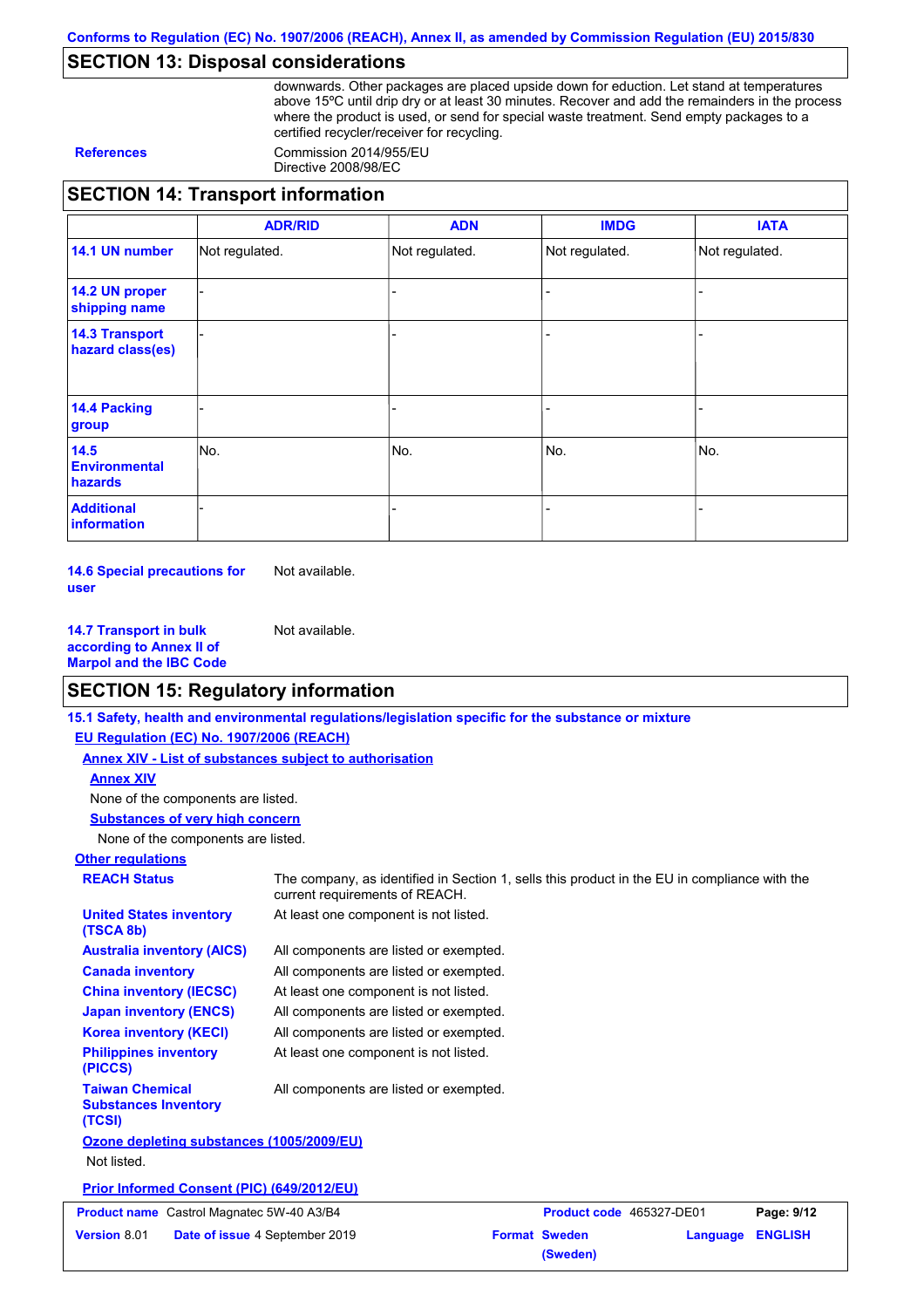# **SECTION 15: Regulatory information**

Not listed.

### **Seveso Directive**

This product is not controlled under the Seveso Directive.

| <b>15.2 Chemical safety</b> | A Chemical Safety Assessment has been carried out for one or more of the substances within  |
|-----------------------------|---------------------------------------------------------------------------------------------|
| assessment                  | this mixture. A Chemical Safety Assessment has not been carried out for the mixture itself. |

### **SECTION 16: Other information**

| <b>Abbreviations and acronyms</b> | ADN = European Provisions concerning the International Carriage of Dangerous Goods by                                     |
|-----------------------------------|---------------------------------------------------------------------------------------------------------------------------|
|                                   | Inland Waterway                                                                                                           |
|                                   | ADR = The European Agreement concerning the International Carriage of Dangerous Goods by                                  |
|                                   | Road                                                                                                                      |
|                                   | ATE = Acute Toxicity Estimate                                                                                             |
|                                   | <b>BCF</b> = Bioconcentration Factor                                                                                      |
|                                   | CAS = Chemical Abstracts Service                                                                                          |
|                                   | CLP = Classification, Labelling and Packaging Regulation [Regulation (EC) No. 1272/2008]                                  |
|                                   | CSA = Chemical Safety Assessment                                                                                          |
|                                   | CSR = Chemical Safety Report                                                                                              |
|                                   | DMEL = Derived Minimal Effect Level                                                                                       |
|                                   | DNEL = Derived No Effect Level                                                                                            |
|                                   | EINECS = European Inventory of Existing Commercial chemical Substances                                                    |
|                                   | ES = Exposure Scenario                                                                                                    |
|                                   | EUH statement = CLP-specific Hazard statement                                                                             |
|                                   | EWC = European Waste Catalogue                                                                                            |
|                                   | GHS = Globally Harmonized System of Classification and Labelling of Chemicals                                             |
|                                   | IATA = International Air Transport Association                                                                            |
|                                   | IBC = Intermediate Bulk Container                                                                                         |
|                                   | IMDG = International Maritime Dangerous Goods                                                                             |
|                                   | LogPow = logarithm of the octanol/water partition coefficient                                                             |
|                                   | MARPOL = International Convention for the Prevention of Pollution From Ships, 1973 as                                     |
|                                   | modified by the Protocol of 1978. ("Marpol" = marine pollution)                                                           |
|                                   | OECD = Organisation for Economic Co-operation and Development                                                             |
|                                   | PBT = Persistent, Bioaccumulative and Toxic                                                                               |
|                                   | <b>PNEC = Predicted No Effect Concentration</b>                                                                           |
|                                   | REACH = Registration, Evaluation, Authorisation and Restriction of Chemicals Regulation                                   |
|                                   | [Regulation (EC) No. 1907/2006]<br>RID = The Regulations concerning the International Carriage of Dangerous Goods by Rail |
|                                   | <b>RRN = REACH Registration Number</b>                                                                                    |
|                                   | SADT = Self-Accelerating Decomposition Temperature                                                                        |
|                                   | SVHC = Substances of Very High Concern                                                                                    |
|                                   | STOT-RE = Specific Target Organ Toxicity - Repeated Exposure                                                              |
|                                   | STOT-SE = Specific Target Organ Toxicity - Single Exposure                                                                |
|                                   | TWA = Time weighted average                                                                                               |
|                                   | $UN = United Nations$                                                                                                     |
|                                   | UVCB = Complex hydrocarbon substance                                                                                      |
|                                   | VOC = Volatile Organic Compound                                                                                           |
|                                   | vPvB = Very Persistent and Very Bioaccumulative                                                                           |
|                                   | Varies = may contain one or more of the following 64741-88-4 / RRN 01-2119488706-23,                                      |
|                                   | 64741-89-5 / RRN 01-2119487067-30, 64741-95-3 / RRN 01-2119487081-40, 64741-96-4/ RRN                                     |
|                                   | 01-2119483621-38, 64742-01-4 / RRN 01-2119488707-21, 64742-44-5 / RRN                                                     |
|                                   | 01-2119985177-24, 64742-45-6, 64742-52-5 / RRN 01-2119467170-45, 64742-53-6 / RRN                                         |
|                                   | 01-2119480375-34, 64742-54-7 / RRN 01-2119484627-25, 64742-55-8 / RRN                                                     |
|                                   | 01-2119487077-29, 64742-56-9 / RRN 01-2119480132-48, 64742-57-0 / RRN                                                     |
|                                   | 01-2119489287-22, 64742-58-1, 64742-62-7 / RRN 01-2119480472-38, 64742-63-8,                                              |
|                                   | 64742-65-0 / RRN 01-2119471299-27, 64742-70-7 / RRN 01-2119487080-42, 72623-85-9 /                                        |
|                                   | RRN 01-2119555262-43, 72623-86-0 / RRN 01-2119474878-16, 72623-87-1 / RRN                                                 |
|                                   | 01-2119474889-13                                                                                                          |

#### **Procedure used to derive the classification according to Regulation (EC) No. 1272/2008 [CLP/GHS]**

| <b>Classification</b>                                                 |                                | <b>Justification</b> |                                       |                                  |                                               |                |
|-----------------------------------------------------------------------|--------------------------------|----------------------|---------------------------------------|----------------------------------|-----------------------------------------------|----------------|
| Not classified.                                                       |                                |                      |                                       |                                  |                                               |                |
| <b>Full text of abbreviated H</b><br><b>statements</b>                | H <sub>304</sub>               |                      |                                       |                                  | May be fatal if swallowed and enters airways. |                |
| <b>Full text of classifications</b><br>Asp. Tox. 1, H304<br>[CLP/GHS] |                                |                      | <b>ASPIRATION HAZARD - Category 1</b> |                                  |                                               |                |
| <b>History</b>                                                        |                                |                      |                                       |                                  |                                               |                |
| <b>Product name</b> Castrol Magnatec 5W-40 A3/B4                      |                                |                      |                                       | Product code 465327-DE01         |                                               | Page: 10/12    |
| Version 8.01                                                          | Date of issue 4 September 2019 |                      |                                       | <b>Format Sweden</b><br>(Sweden) | Language                                      | <b>ENGLISH</b> |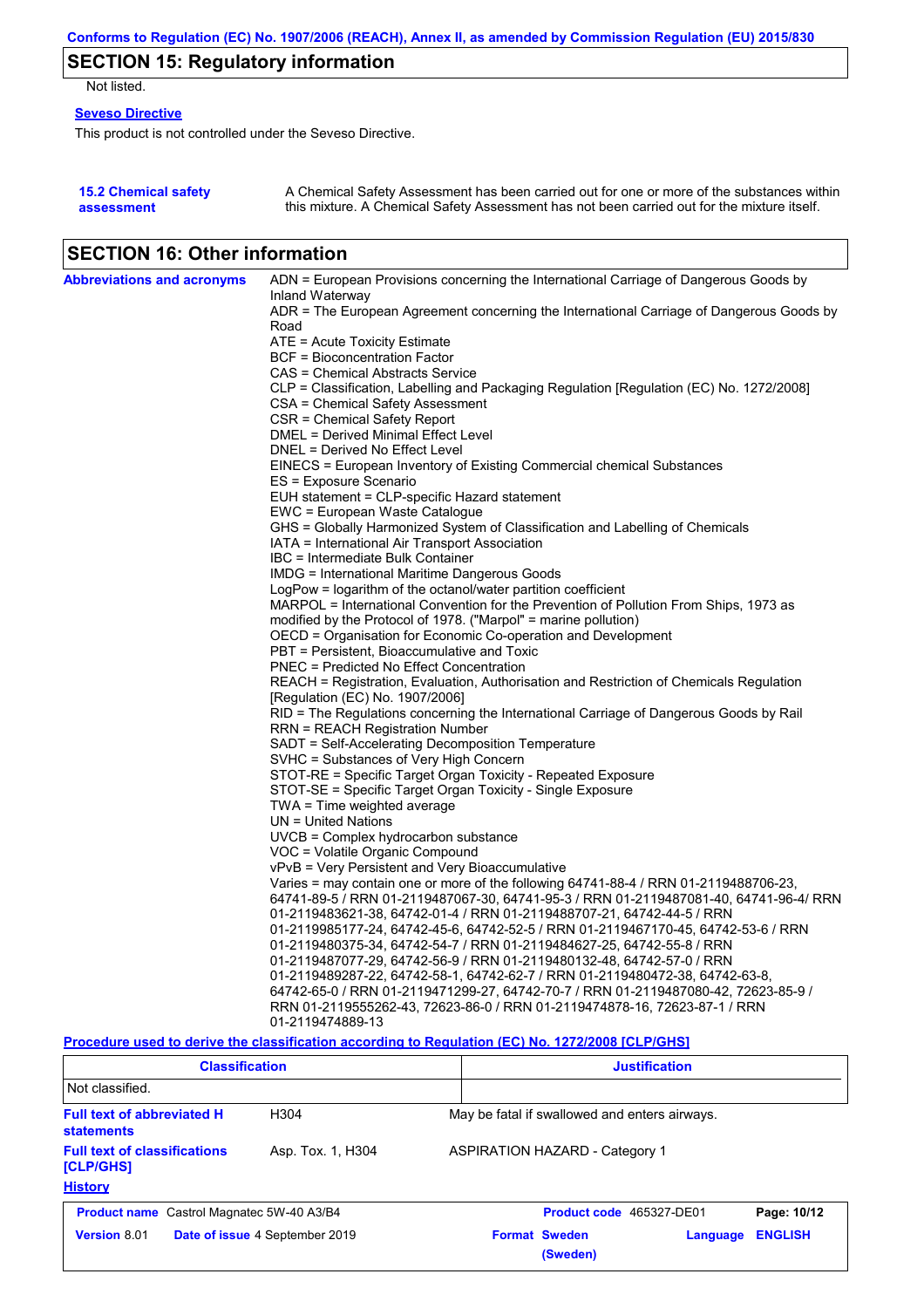### **SECTION 16: Other information**

| Date of issue/ Date of<br><b>revision</b> | 04/09/2019.                |
|-------------------------------------------|----------------------------|
| Date of previous issue                    | 29/05/2019.                |
| <b>Prepared by</b>                        | <b>Product Stewardship</b> |

#### **Indicates information that has changed from previously issued version.**

#### **Notice to reader**

All reasonably practicable steps have been taken to ensure this data sheet and the health, safety and environmental information contained in it is accurate as of the date specified below. No warranty or representation, express or implied is made as to the accuracy or completeness of the data and information in this data sheet.

The data and advice given apply when the product is sold for the stated application or applications. You should not use the product other than for the stated application or applications without seeking advice from BP Group.

It is the user's obligation to evaluate and use this product safely and to comply with all applicable laws and regulations. The BP Group shall not be responsible for any damage or injury resulting from use, other than the stated product use of the material, from any failure to adhere to recommendations, or from any hazards inherent in the nature of the material. Purchasers of the product for supply to a third party for use at work, have a duty to take all necessary steps to ensure that any person handling or using the product is provided with the information in this sheet. Employers have a duty to tell employees and others who may be affected of any hazards described in this sheet and of any precautions that should be taken. You can contact the BP Group to ensure that this document is the most current available. Alteration of this document is strictly prohibited.